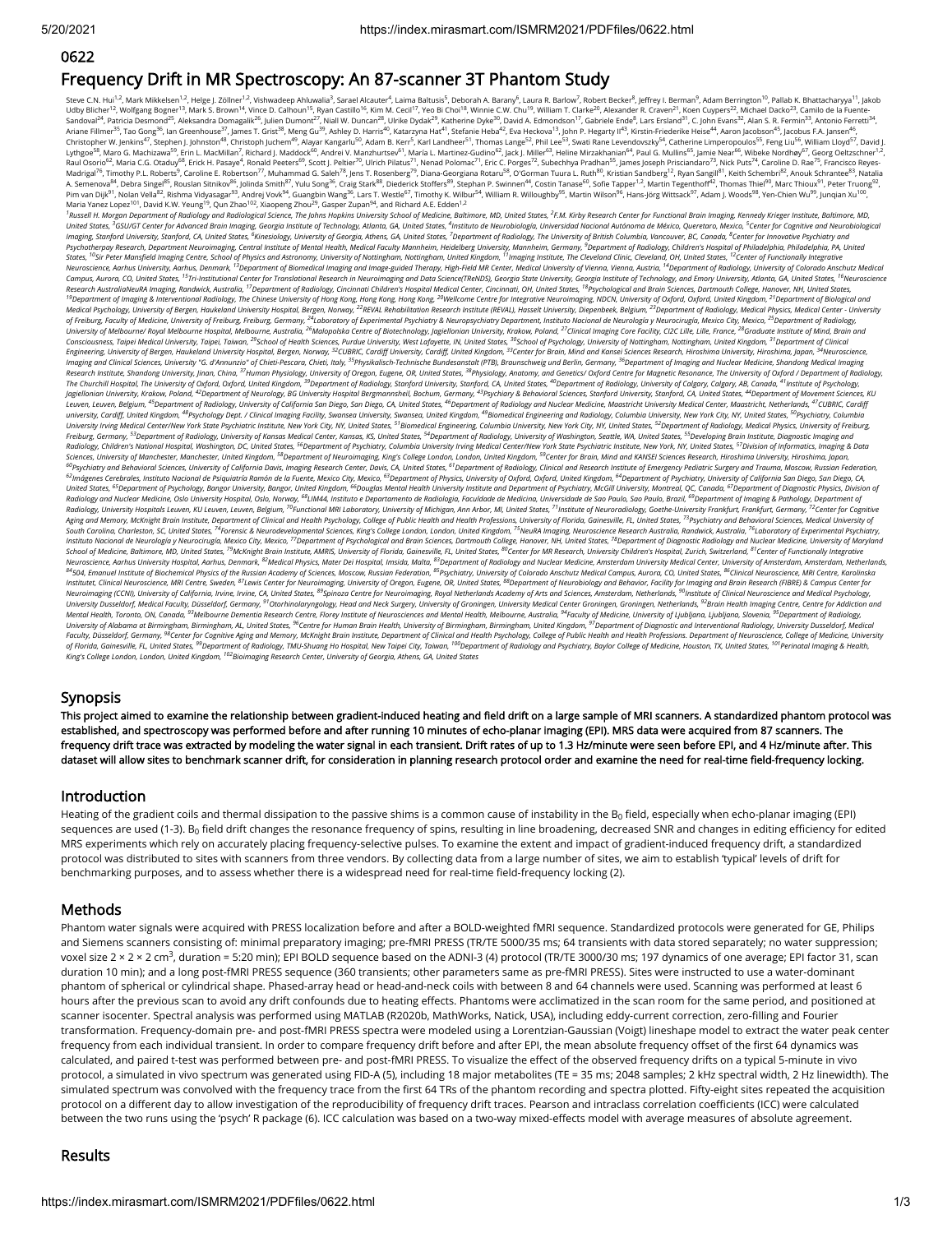#### 5/20/2021 https://index.mirasmart.com/ISMRM2021/PDFfiles/0622.html

Data were received from 71 sites and 87 scanners (GE = 20, Philips = 28, Siemens = 39; 58 scanners submitted repeat data). Figure 1 shows the individual spectra for the highest-drifting scanner, before and after fMRI, with the frequency drift traces. Figure 2 shows the frequency drift traces overlaid for all 87 scanners. Scanners drifted by up to 7 Hz within 5 minutes before fMRI and by up to 26 Hz within 30 minutes after fMRI. Figure 3 shows a box plot of the absolute average frequency offset of each scanner (7). The mean absolute frequency offset across 64 transients (~5 min) was 0.78 ± 0.87 Hz (median = 0.4 Hz) and 1.33 ± 1.42 Hz (median = 0.8 Hz) respectively before and after fMRI. T-tests indicated drifting was significantly increased (p < 0.05) after fMRI, as expected. Simulated spectra that have been convolved with 64-transient water traces (the highest and lowest drift case for each vendor pre- and post-fMRI) are shown in Figure 4. The intensity of the NAA singlet is reduced by up to 26%, 44 % and 18% for GE, Philips and Siemens respectively, after fMRI. Since drift does not impact the noise, these peak signal losses represent predicted losses of SNR. Drift behavior was well correlated and reproducible. ICCs were 0.85 and 0.95 for pre- and post-fMRI PRESS repeated datasets, respectively. Pearson correlation coefficients (0.74 and 0.90) also showed good correlation between repeated datasets.

## **Discussion**

Frequency drift data are presented for eighty-seven 3T MRI scanners. Median levels of drift were relatively low (5-minute average under 1 Hz), but the most extreme case suffered from higher levels of drift (up to 3.5 Hz before and 7.2 Hz after fMRI). These levels of drift lead to a measurable loss in SNR for short-TE MRS, as well as changes in editing efficiency and subtraction artefacts in edited MRS. Although the difference between pre- and post-fMRI was significant, it was lower than expected and there appears to be substantial drift associated with running scans 'from cold', as indicated by the pre-fMRI traces after only minimal preparatory imaging. Correlation analysis indicated that the drift was highly repeatable between sessions, so one might expect drift associated with previous scans within a protocol to be consistent.

# Acknowledgements

This work was supported by NIH grants R01 EB016089, R01 EB023963, R21 AG060245, K99 EB028828 and K99 AG062230.

## References

- 1. Foerster BU, Tomasi D, Caparelli EC. Magnetic field shift due to mechanical vibration in functional magnetic resonance imaging. Magn Reson Med 2005;54(5):1261-1267.
- 2. Henry PG, van de Moortele PF, Giacomini E, Nauerth A, Bloch G. Field-frequency locked in vivo proton MRS on a whole-body spectrometer. Magn Reson Med 1999;42(4):636-642.
- 3. Rowland BC, Liao H, Adan F, Mariano L, Irvine J, Lin AP. Correcting for Frequency Drift in Clinical Brain MR Spectroscopy. J Neuroimaging 2017;27(1):23-28.
- 4. Weiner MW, Veitch DP, Aisen PS, et al. The Alzheimer's Disease Neuroimaging Initiative 3: Continued innovation for clinical trial improvement. Alzheimers Dement 2017;13(5):561-571.
- 5. Simpson R, Devenyi GA, Jezzard P, Hennessy TJ, Near J. Advanced processing and simulation of MRS data using the FID appliance (FID-A)-An open source, MATLABbased toolkit. Magn Reson Med 2017;77(1):23-33.
- 6. R Core Team R: A Language and Environment for Statistical Computing. R Foundation for Statistical Computing, Vienna, Austria. 2020.
- 7. Zöllner HJ, Považan M, Hui SCN, Tapper S, Edden RAE, Oeltzschner G. Comparison of different linear-combination modelling algorithms for short-TE proton spectra. bioRxiv 2020:2020.2006.2005.136796.



Figure 1. Individual transients of pre- and post-fMRI PRESS (plotted in blue and red, respectively) from the highest-drifting scanner. The frequency offset derived from modeling the water signals is plotted (middle). 360 averages correspond to 30 minutes total scan duration.



Figure 2. Water offset traces of all 87 scanners. Pre- and post-fMRI traces are plotted in blue and red, respectively. 360 averages correspond to 30 minutes total scan duration.